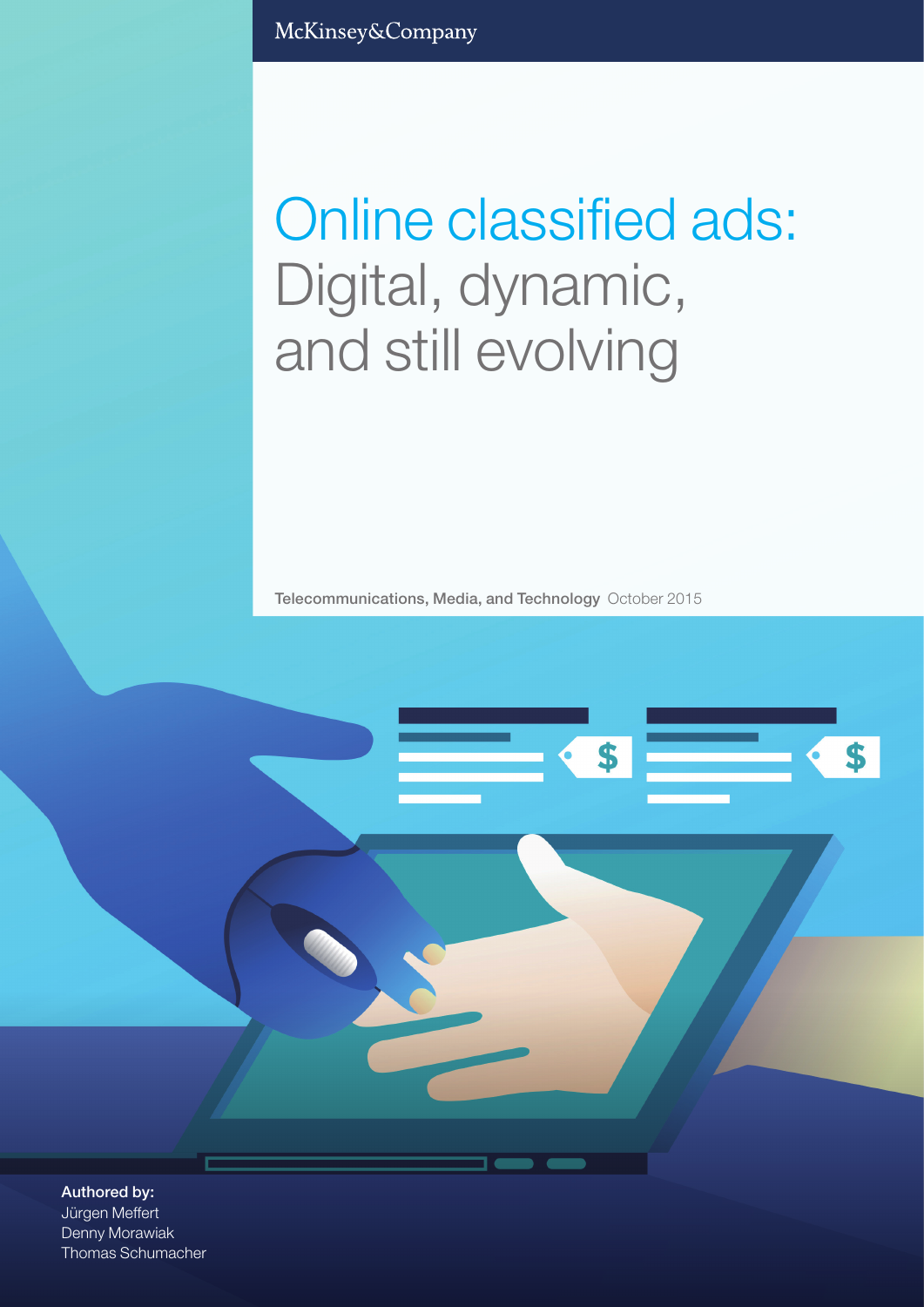# Online classified ads: Digital, dynamic, and still evolving

*The marketplace for online classified ads is rapidly gaining ground. In some markets, players and platform models have emerged as dominant, but market-shaping opportunities exist for players across the board.*

Looking for a used car in Germany? Almost half of German buyers start their search with online classified ads. How about second-hand goods in Norway? Almost three-quarters of Norwegian buyers start by browsing online ads. The Internet has quickly become the virtual flea market of choice in many places, and a McKinsey survey detailed how differently national markets have evolved.

For decades, classified ads were the domain of newspapers, which offered advertisers cheap, small-type notices sorted under specific categories. The ads gave shoppers an easy way to browse various local offers, usually from private sellers. The jump from print to digital was inevitable and has proven itself to be quite lucrative for digital players. In emerging markets, online advertising has enjoyed double-digit annual revenue growth rates, while in more mature markets, annual revenue growth rates are not far behind at almost 10 percent.

The stakes in online classified advertising are high. Market leaders often capture profit margins of 40 to 50 percent and clearly dominate their markets. Understanding how the industry is developing and the differences among national markets can be crucial to success.

#### The evolution of online classified ad models

McKinsey research into this industry detailed two primary online classified ad business models that have evolved. The first one, the horizontal model, offers ads across a wide range of categories, from bicycles to hair styling. Among the best known horizontal sites is craigslist in the United States. Another is Norway's FINN. In the second one—the vertical model—a site focuses on a single category, such as cars with AutoScout24, the European automotive leader in the category, or real estate with Rightmove in the United Kingdom. To better understand how the online classified ad market has evolved and identify underlying trends, McKinsey surveyed around 11,000 classified ad consumers online in Brazil, France, Germany, India, Italy, Norway, Russia, Spain, Turkey, the United Kingdom, and the United States.

McKinsey research indicates that while both models are evolving, each model's speed of penetration and level of dominance vary by market (Exhibit 1). Countries like France and Norway, for instance, are moving faster under the horizontal model, with about 75 percent of the consumers surveyed turning first to online advertising when searching for second-hand merchandise across a range of categories. Others, such as Germany and the United Kingdom, feature a strong mix of print and online classifieds, with the vertical model dominating. And finally, in Brazil and the United States, consumers still embrace print classifieds. In the United States, for example, only 28 percent of consumers surveyed turned to online ads first when searching for a used car, compared with an average of 43 percent in other developed markets.

# Markets where horizontal online models dominate

In advanced markets with dominant horizontal models, consumers have embraced online classified advertising across all categories. France and Norway are examples of strong online markets that offer a wide range of goods and services. The respective leaders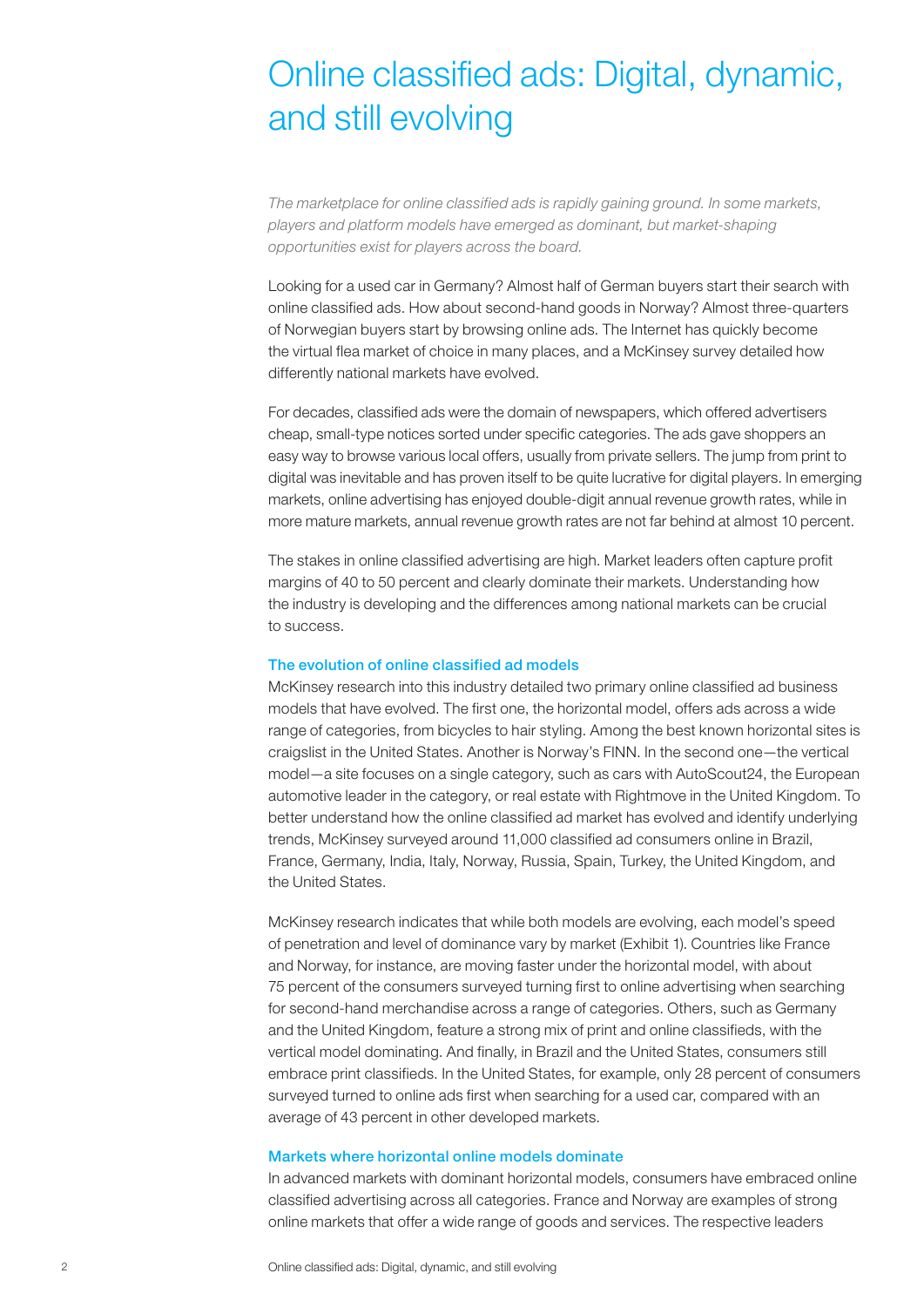

Exhibit 1

in each of these markets show very high first-choice values—up to 90 percent across the various categories surveyed. For example, 48 percent of survey respondents said they turned first to French market leader Leboncoin for used cars and 48 percent for real estate, topping all other players in these categories. Similar figures can be seen for Norwegian leader FINN (Exhibit 2).

In many markets where the horizontal model is strong, classified ad sites seem to assume the role played elsewhere by established e-commerce sites, especially for consumers seeking hard-to-find items like foreign merchandise or specific branded wares. In Poland, for instance, local classified ad player Allegro—offering used and new merchandise enjoys a 40 percent market share in e-commerce, a figure on the order of that achieved by Amazon in its dominant markets.

In markets like France and Norway, the current market leadership of horizontal online classified ad models seems clear, but this doesn't mean the game is over for aspiring new entrants. In fact, it is the strength of these sites and their tremendous power to monetize that is also their weakness. Free models—born out of social media communities in particular can threaten the "incumbents" and disrupt these markets by expanding into services similar to classified advertising. Norway, for example, is one of the world's most advanced online classified ad markets, yet 10 percent of survey respondents there said they go to social media sites when looking for second-hand items, compared with an average 4 percent in other developed markets. In more than 3,500 local Facebook communities, consumers also find used merchandise such as cars. Not only can new platforms challenge the current heavy-hitters, they can do so without sticking to the horizontal model.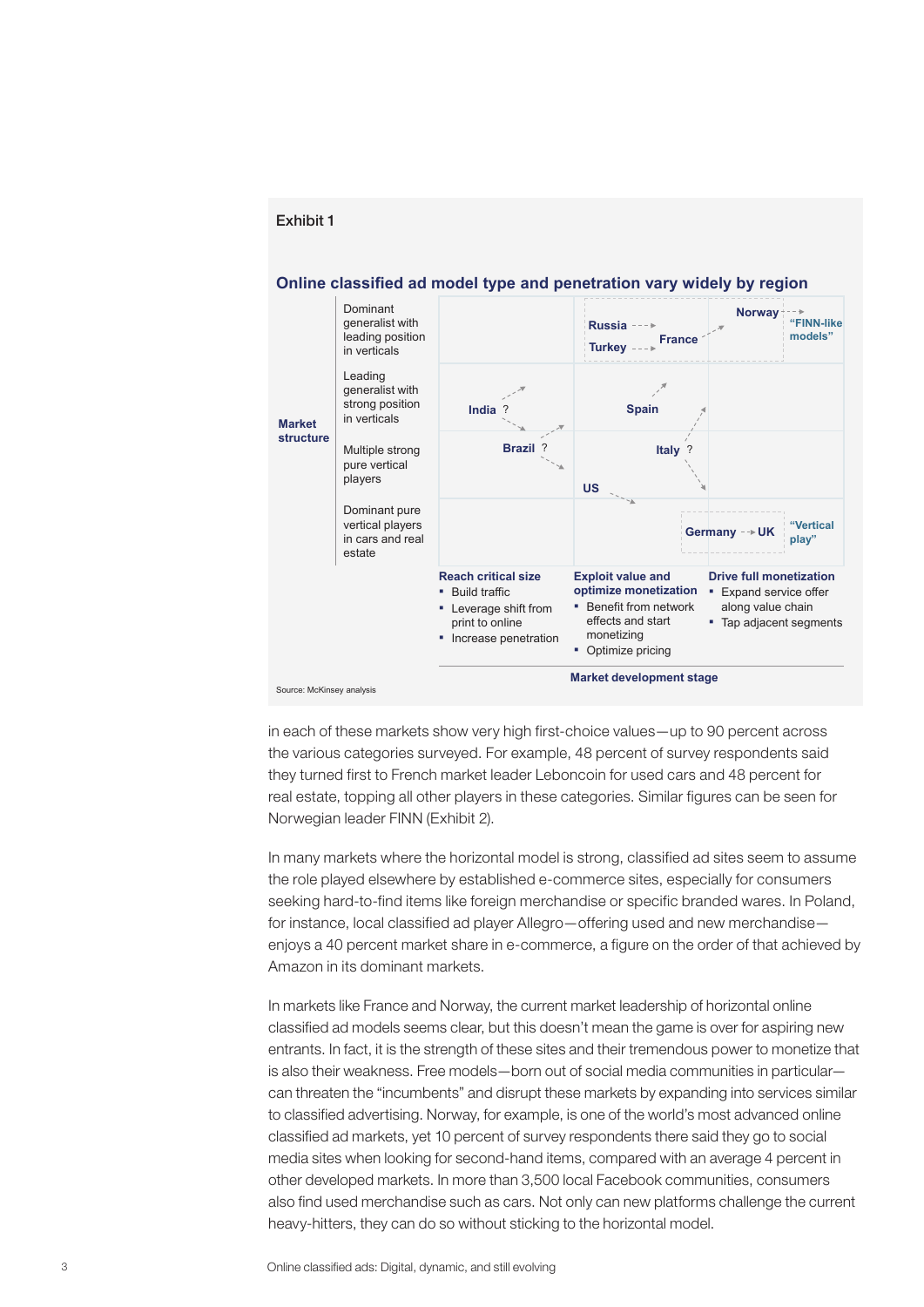#### Exhibit 2

# **In horizontals-dominated Norway, FINN has a near-monopoly in general online classifieds**



Source: McKinsey survey of around 11,000 classified ad consumers, January 2015

New business models like trade-ins—webuyanycar.com, for example—offer a different consumer value proposition in a vertical model and have the power to attract consumers for different reasons than classical classifieds players.

To successfully disrupt these markets, leaders will need to act in three very specific ways:

Monitoring. Leading horizontal players need to take a closer look at the relevance of their site listings. Understanding if, for example, one website lists more relevant goods or services than another or has a foothold in a specific market, might require a manual listings count or the use of crawlers.

Monetization decision. Successful disruption of a horizontals-dominated market will also require careful consideration of the monetization trade-off. Revenue is ultimately important, but forfeiting monetization potential in certain market segments or verticals by making listings free of charge may attract more listers and thus create a more attractive offering for searchers.

Innovative product play. Horizontal players typically draw a large audience, but they often lack specialized product offerings. Players seeking differentiation in these markets can leverage their broad audience to either develop their own innovative offerings or partner with innovative offerings, making it possible to not only provide customers with the broadest, but also the most tailored offering in a specific category.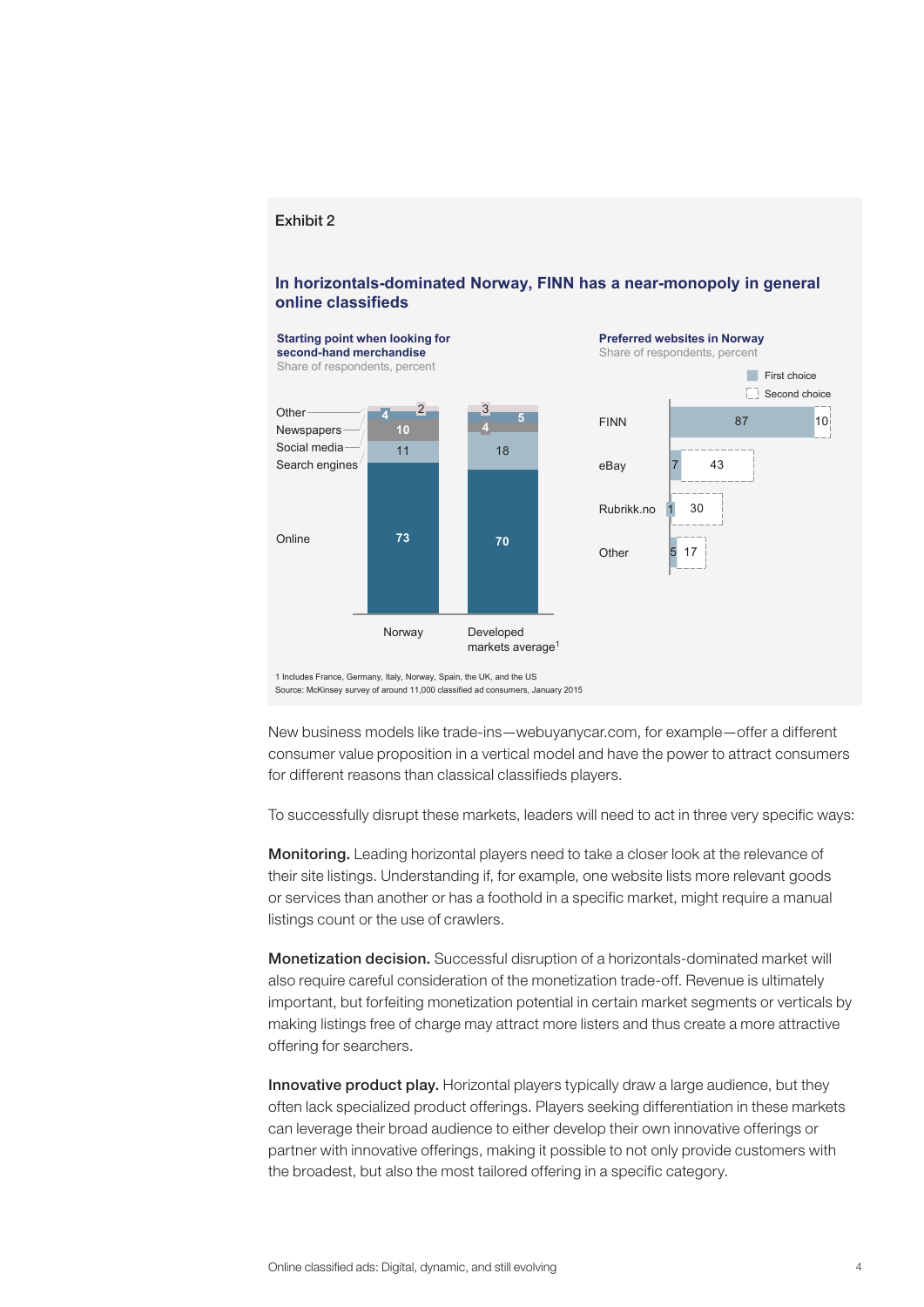#### Exhibit 3

# **Auto Trader is the go-to site for cars in the UK's verticals-leaning online classified ad market**



Source: McKinsey survey of around 11,000 classified ad consumers, January 2015

#### Markets where vertical online models dominate

In contrast to the horizontal model's broad generalist play, some markets, like Germany and the United Kingdom, are dominated by vertical online classified ad business models, with no strong horizontal offering. McKinsey's survey shows that online classified businesses focused on a specific category, particularly in cars and real estate (Exhibit 3), are stronger in these markets. Although several specialized horizontal classified ad sites like Gumtree in the United Kingdom and eBay Kleinanzeigen in Germany have staked claims, none have achieved significant traction across all categories so far.

Gumtree, owned by eBay, was recognized, for instance, by 86 percent of the UK respondents in McKinsey's survey, but was only visited by 34 percent of those familiar with the brand in the previous three months. By comparison, Amazon had been visited by 90 percent of the UK respondents and eBay by 73 percent. Instead, these markets are dominated by highly specialized vertical players. In real estate, Rightmove was the first or second choice for 88 percent of the respondents in the UK and in Germany, ImmobilienScout24 was the first or second choice for 84 percent of German respondents.

Also, in contrast to France and Norway, consumers in markets without a dominant horizontal offering turned to generalist e-commerce sites like Amazon and eBay when looking for hard-to-find items. Without competition from a strong horizontal classified ad site, Amazon, for instance, has captured an estimated 25 percent of the German e-commerce market.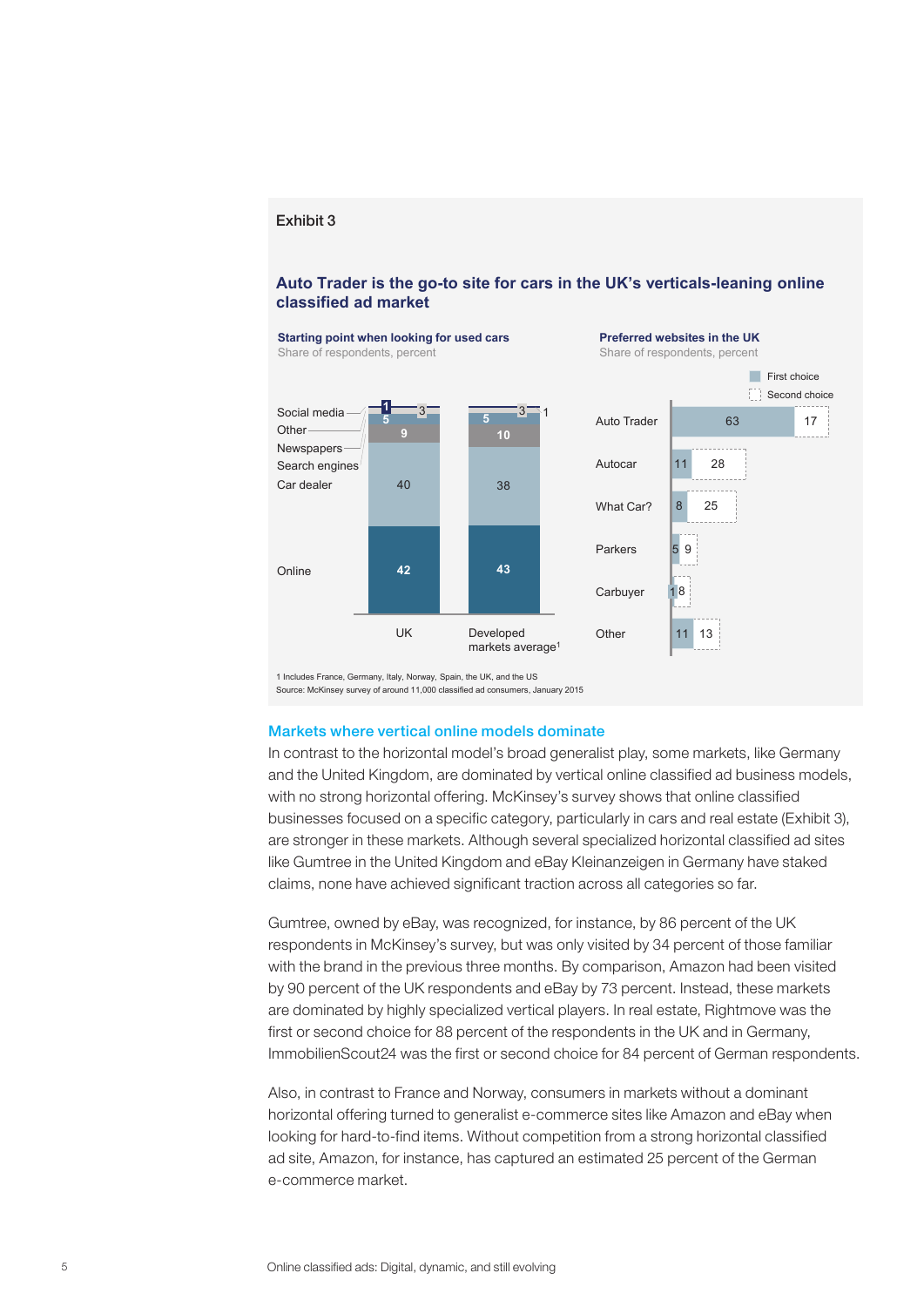And, just as markets with strong horizontal players can still be shaken up, these verticalleaning markets can be disrupted by new models. They are by no means secure and set for further monetization. New models with different consumer offerings can find success by entering the market with a different edge. One example is the startup RightHome, which takes parts of the value chain from real estate agents. These digital business models address the consumers who are currently looking on classified ad markets, but they also offer other services beyond content display.

Decision makers hoping to enter this space will also have to closely monitor the market and either integrate the most successful offerings or innovate the marketplace by providing more tailored, more user-friendly offerings in the category they serve. Providing a smartphone-based offering, for example, offering new services in the value chain, or even totally changing the value proposition are ways a player might build on its brand strength and sustain its attractiveness to its audience.

### Opportunities in markets with no online leader or dominant digital model yet

The McKinsey survey identified very clear trends in some markets—either horizontalor vertical-heavy models and clear classifieds leaders. However, a third category exists, and it is comprised of markets with no single player that has definitively pulled users from print to digital. Thus, these markets are not dominated by any particular online classifieds model.

Russia, Turkey, Brazil, and India are among the markets with relatively little overall online classifieds penetration. The survey results reflecting first choice and brand strength, for example, showed that Avito in Russia or Sahibinden in Turkey—both horizontal models could become the leading online classified ad sites for those markets, taking positions similar to those held by FINN or Leboncoin. The US is also in this category and stands out from the others because it is one of few developed markets where the online classified ad model is off to a slow start. McKinsey's research indicates that only 36 percent of US consumers turn first to online markets for real estate, compared with an average 52 percent in other developed markets, and only 28 percent for used cars, compared with an average of 43 percent in developed markets. Print classified ads remain the clear favorite in the US, and this sluggishness stands in stark contrast to the country's powerhouses in other online categories, such as e-commerce, search engines, and social networks.

The brand awareness of online classifieds site craigslist is on par with Amazon and eBay in the US, but it has yet to convert awareness into site visits. McKinsey research suggests that only 46 percent of US consumers familiar with craigslist have visited it in the previous three months, compared with 82 percent for Amazon and 56 percent for eBay. But craigslist is probably also the reason why the market is still in its nascent stage of development. The site's strength of content has led it to a strong market position and the most relevant place for many consumers. On the other side, the company has barely invested in innovative product offerings or usability such that it has not gained a monopoly position in the consumers' minds. This is surprising, since most other leading global digital models like Amazon—the largest e-commerce site of the Western hemisphere—or the big social media giants all have their roots in their strong US market position. In classifieds, European sites are in the lead.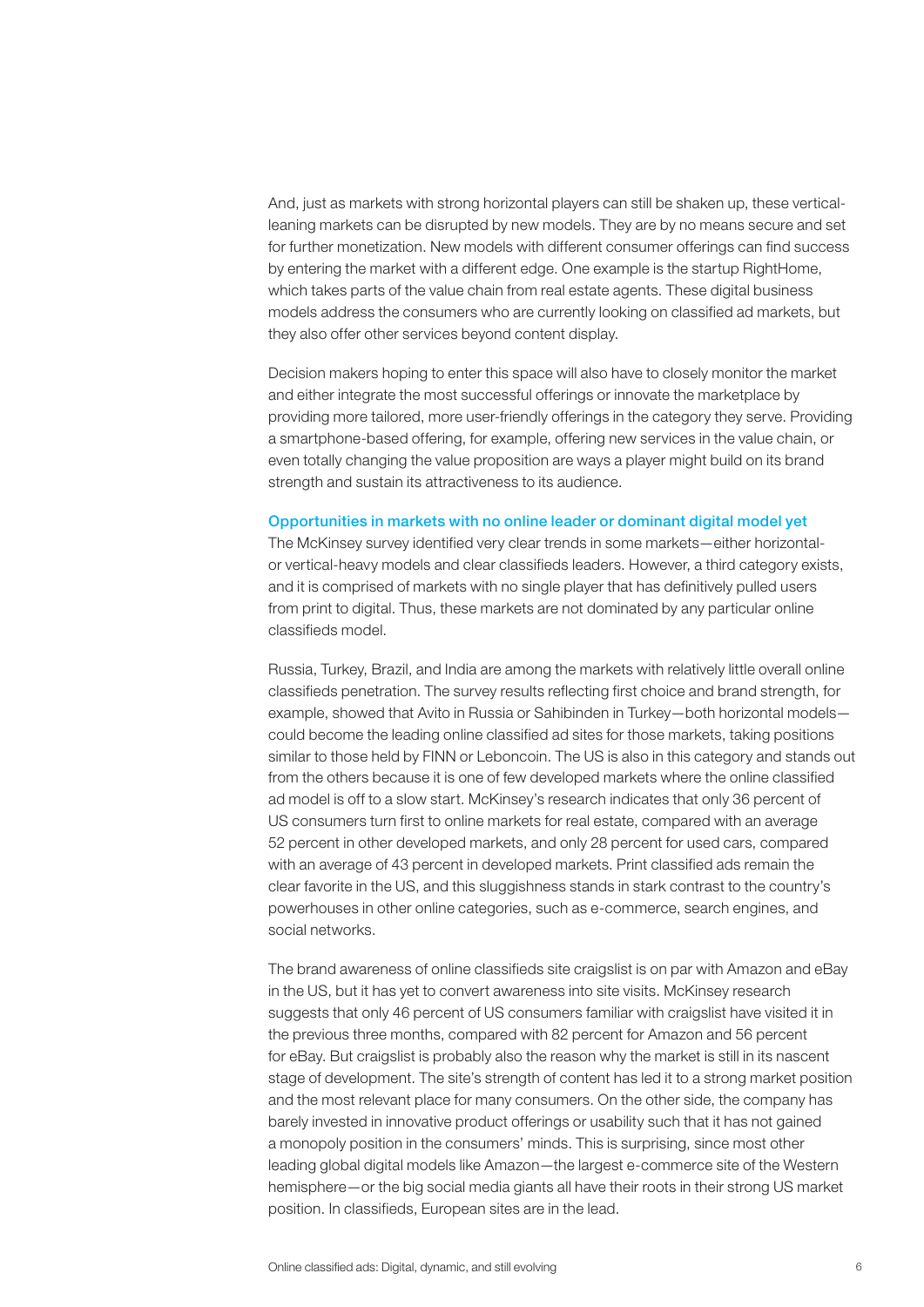Without a clearly leading player, the fragmented specialty markets suggest there is scope for consolidation in the US market and, perhaps, still room for strong new entrants that offer innovative business models or enticing consumer interfaces. One potential attacker in this field certainly is eBay. In late 2014, eBay announced that it will make a new and very different kind of classified ad offering in the San Diego area. They launched a pilot of a new service from eBay, called Close5, which offers local, peer-to-peer sales. Another contender is Shpock, a company that offers a mobile-native marketplace and in which Norwegian classifieds giant Schibsted has invested. The massive penetration of smartphones in the United States—and also globally—leaves ample space for an inventive market entrant to battle for a share of the classified ad market.

# $n n n$

Online classifieds as an industry is developing dynamically with "the archetypical digital business" operating at margins of more than 60 percent. Some markets are defined by generalist services, others are dominated by specialist platforms, and yet others struggle to establish a digital model that competes with traditional print ads. In each of these market categories, however, there is room for current players and new entrants. Just like Amazon's Jeff Bezos put it, "Your margin is my opportunity." Key to success to defend this—regardless of horizontal or vertical model—will be the careful monitoring of markets and making data-savvy decisions regarding monetization and innovation.